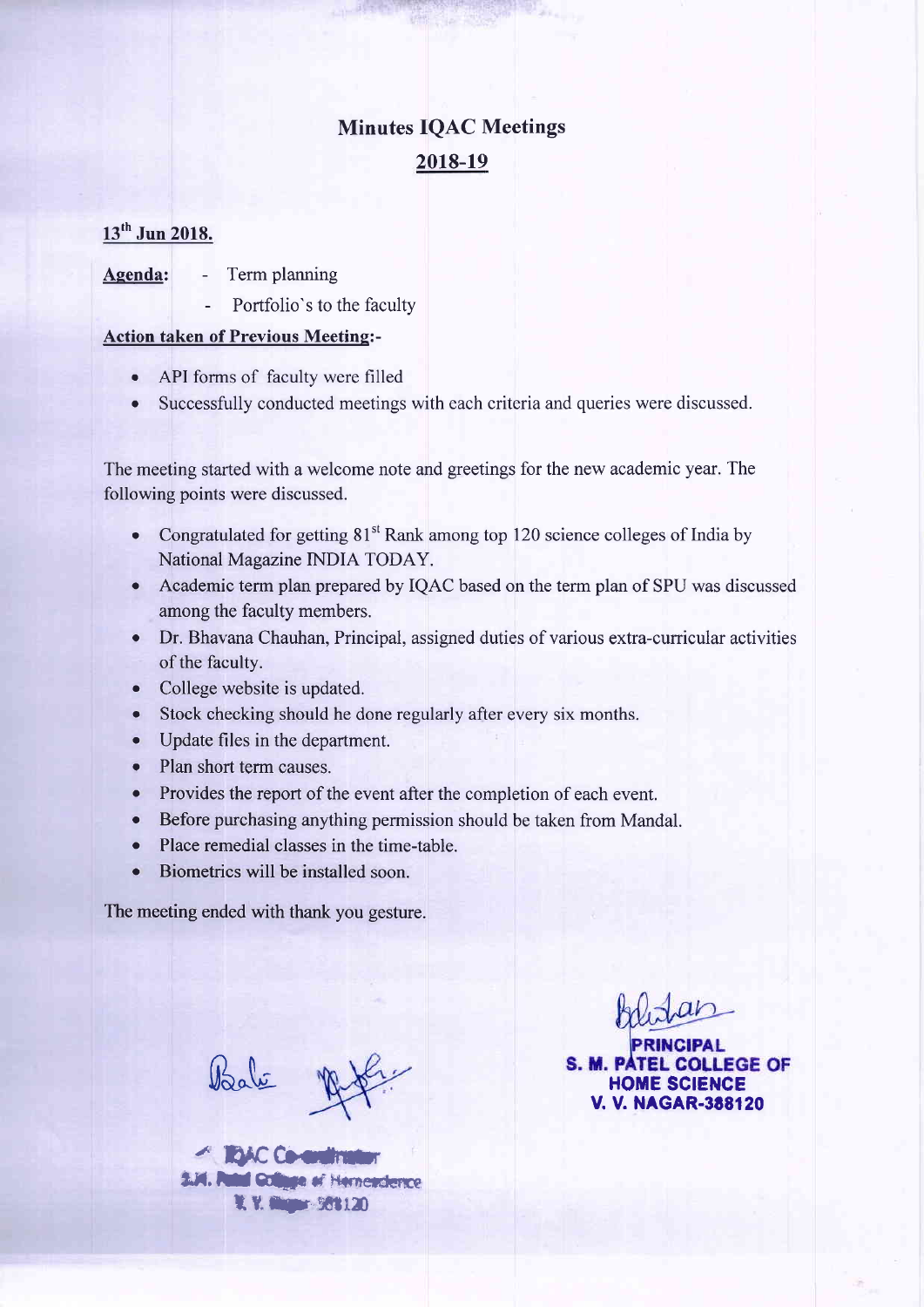## 30<sup>th</sup> Aug, 2018

Agenda: - Planning for CPE Phase- II funds.

#### Action taken of previous meeting: -

- o Unanimously passed the academic calendar.
- o Portfolio's distributed and asked to plan out the event for the term.
- o Remedial classes were planned in the time table.

Principal Dr. Bhavana Chauhan started the meeting by welcoming the staff. Planning for spending the CPE funds under different heads were discussed.

- Lab up gradation
- o Renovation of language lab and computer lab.
- Renovation of principal office.
- o LAN and RIFD in library.
- Faculty chairs.
- Classroom with smart boards.
- o UPVC widows in Auditorium.
- Maintenance of Equipment
- Sports facilities.
- LED lights and fans.
- Painting of Building.

Meeting ended with thank you note.

Rali 1969

 $f_{AB}$ 

IQAC Co-ordinator S.M. Patel College of Homesdence V. V. Nagar-388120

 $x - y - z = -1$ 

**COLLEGE OF HOME SCIENCE V. V. NAGAR-388120**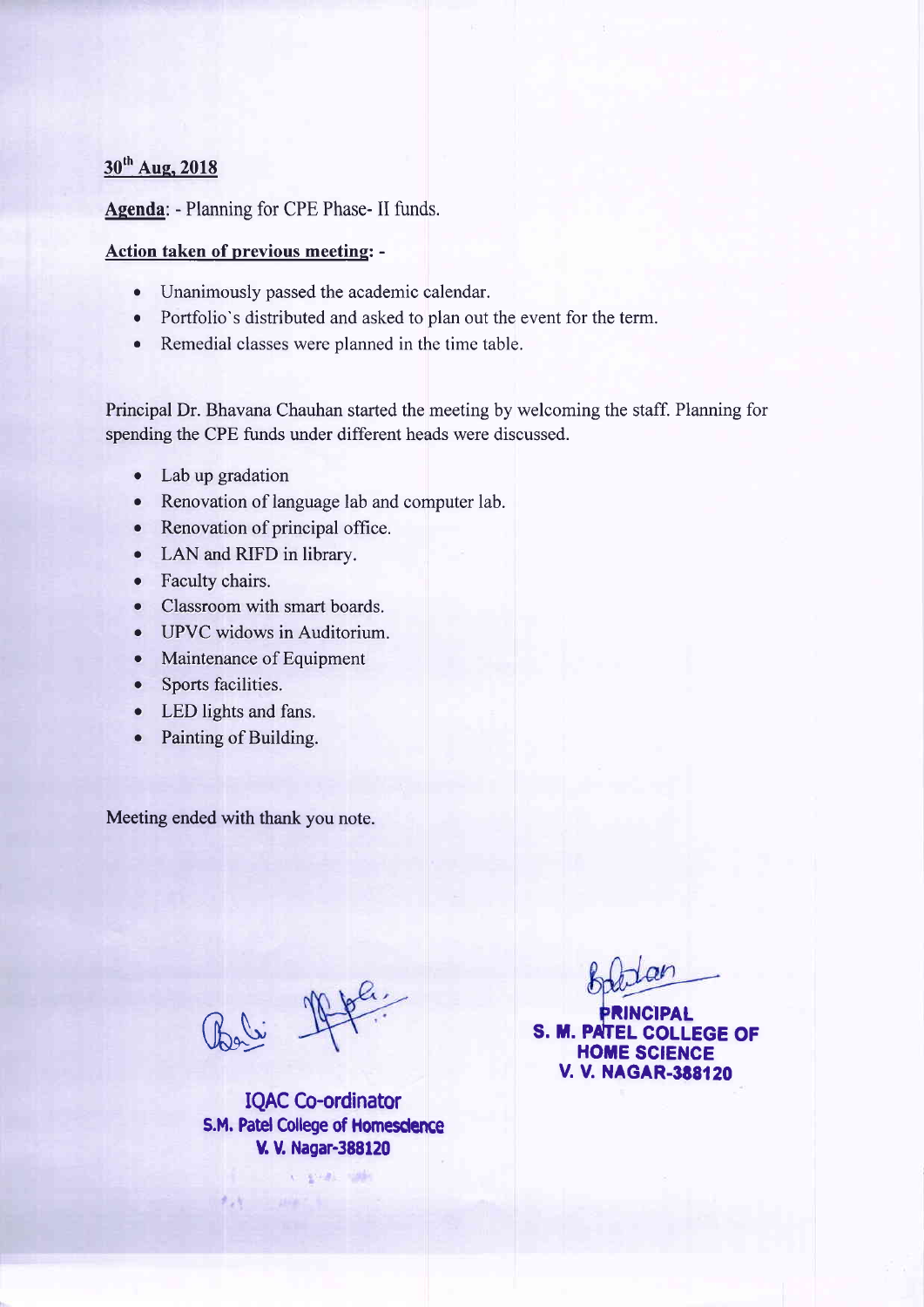## $19<sup>th</sup>$  Oct, 2018

Agenda: - Presentation of NAAC criteria's.

#### Action taken of previous meetinq:

o Renovation has been started as per planning of CPE funds in the committee. The work is in the progress.

The meeting started with welcome note by IQAC coordinators .They discussed the objective behind this presentation to gear up the working of SSR.

#### On the first day presentation was scheduled as under:

| Ms. Sushma Batrra and Ms. Minal Chauhan        | Criteria - I  |
|------------------------------------------------|---------------|
| Ms. Kalpana Srivastava and Ms. Vijaya Agrawal. | Criteria - II |
| Mr. Yogesh Vadwala & Mr. Ranjit Bhagora.       | Criteria - IV |
| Ms. Alpana Shah and Dr. Mittal Barot           | Criteria - V  |

## On the  $2^{nd}$  Day 20/10/2018 presentations were made by following criterias

| Mr. Shard Joshi & Mrs. Tanavi.      | Criteria - VI  |
|-------------------------------------|----------------|
| Ms. Shazia Sharma and Dr. Padmaja.  | Criteria - VII |
| Dr. Nidhi Gupta and Ms. Trusha lad. | Criteria -III  |

The discussion was pertaining to the documents to be attached with key indicators under each criteria and data templates to be prepared for the given Quantitative Matrix.

Meeting ended with thank you gesture.

Bali 15

IQAC Co-ordinator S.M. Patel College of Homescience V. V. Nagar-388120

 $g_{\text{p}}$ 

PRINCIPAL S. M. PATEL COLLEGE OF **HOME SCIENCE V. V. NAGAR-388120**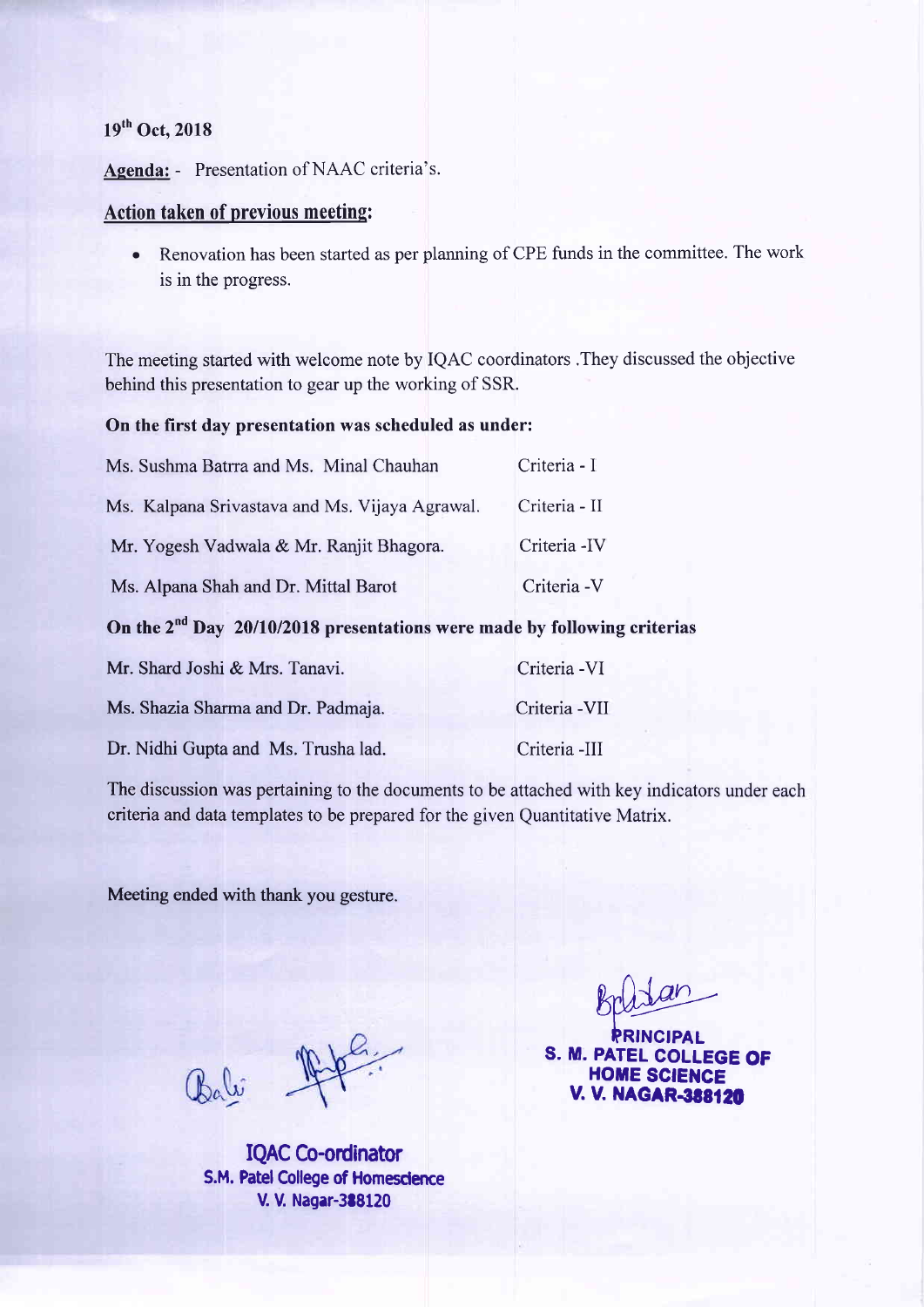## 11<sup>th</sup> Dec, 2018

## Agenda:  $\mathbf{H}^{\text{nd}}$  term plan

- NAAC and CPE
- Syllabus
- Working on MOU'S

## Action taken of previous meeting:

o Data templates were finalized and documents to be procured initiated.

Meeting started by Dr. Bhavana Chauhan by congratulating all the staff for the success of Ratri before navratri and appreciated that central assement was over in time.

As per the Agenda following points were discussed.

- The term plans was discussed and open for suggestion.
- . Emphasized on publicity of the college to strengthen the enrolment in next academic year.
- Parent teacher meeting is planned on  $22<sup>nd</sup>$  Jan and asked the faculties to motivating parents to attend the same.
- Scheme of I to VI Semester has been passed from BOS and from this year implementing new syllabus at F.Y. level.
- Appreciated the criteria wise presentation by all the faculties and asked to meet IQAC coordinators regularly to report the work carried out.
- o Discussed the work completed under CPE and the work in the pipeline, like Rain water harvesting, solar roof top, and enhancement of ladies room.
- . She informed that alumni have given RO and water cooler in Balwadi.
- Motivate student to register in MOOC, Swayam courses.
- o Informed about Start- up Initiative.
- MOU'S with different organisation are in the pipeline. We are working with SWARNIM GUJARAT SPORTS UNIVERSITY, MODE, Madhuvav pathsala and Karamsad Medical College.

Meeting ended with thank you note.

Valle

IQAC Co-ordinator S.M. Patel College of Homescience V. V. Nagar-388120

 $\mathsf{is}\ \mathsf{or}\ \mathsf{or}\ \mathsf{or}\ \mathsf{or}\ \mathsf{or}\ \mathsf{or}\ \mathsf{or}\ \mathsf{or}\ \mathsf{or}\ \mathsf{or}\ \mathsf{or}\ \mathsf{or}\ \mathsf{or}\ \mathsf{or}\ \mathsf{or}\ \mathsf{or}\ \mathsf{or}\ \mathsf{or}\ \mathsf{or}\ \mathsf{or}\ \mathsf{or}\ \mathsf{or}\ \mathsf{or}\ \mathsf{or}\ \mathsf{or}\ \mathsf{or}\ \mathsf{or}\ \mathsf{or}\ \mathsf{or}\ \mathsf{or}\ \mathsf{or}\ \mathsf{or}\ \mathsf{or}\ \mathsf{or}\ \mathsf{or}\ \mathsf{$ HOME SCIENCE **V. V. NAGAR-388120**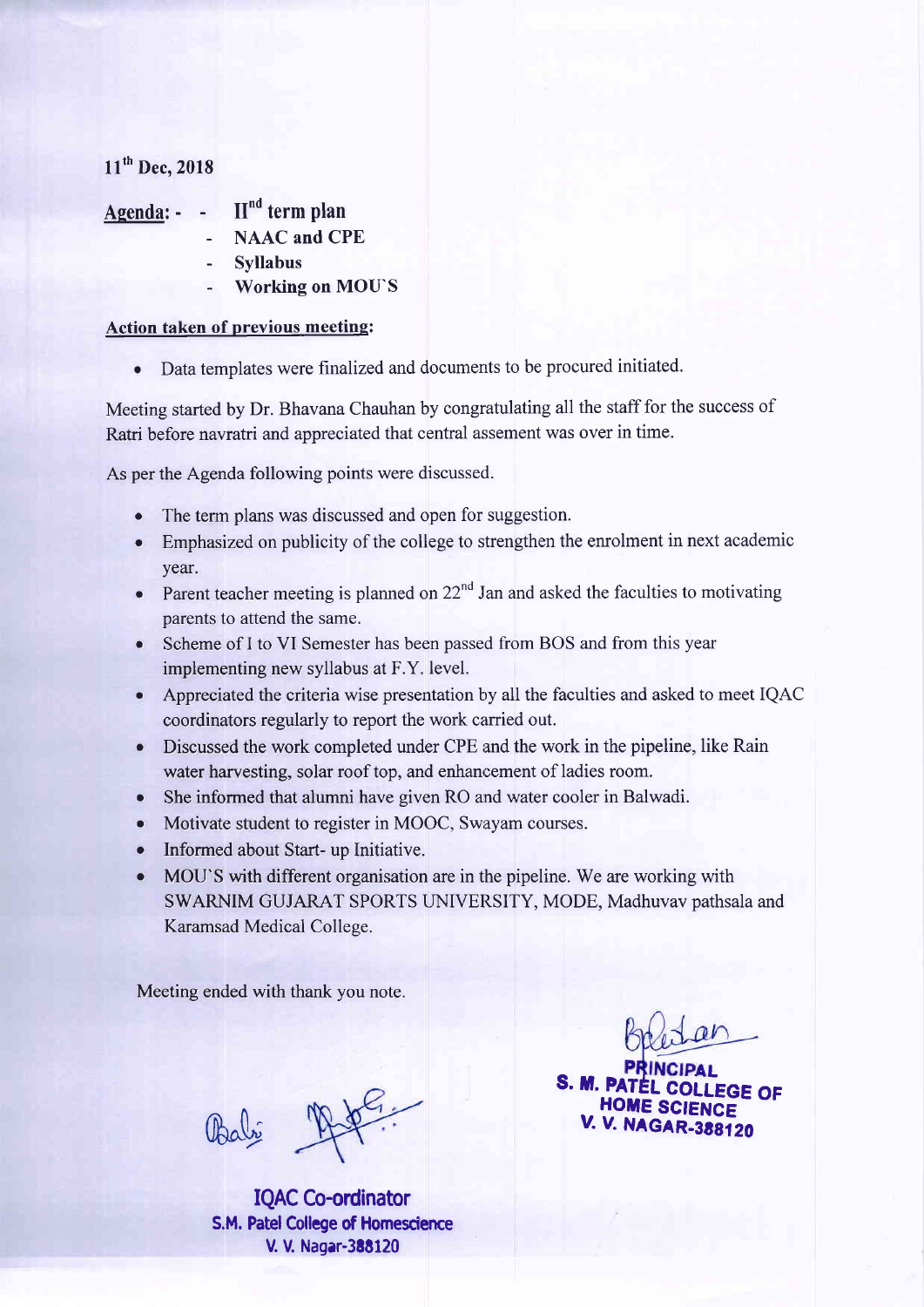## 18<sup>th</sup> Dec 2018

Agenda: - To review the activities of the first term.

- Planning second term.
- Suggestion for the 3<sup>rd</sup> cycle of NAAC.

## Action Taken of the Previous meeting: -

- $\bullet$   $2^{nd}$  term plan was finalized
- . Scheme finalized ad new syllabus implemented from l8-19 at first level.
- o Few students have registered in MOOC, Swayam courses.

The Principal Ma'am introduced the new IQAC Committee members. The meeting started after narrating the minutes of the previous meeting. After the minutes action taken report was discussed by the Principal Ma'am. She updated the IQAC team with the recent developments of the college like

- MOU'S with different institutes like Swarnim Gujarat Sports University, MODE, Madhuvan Pathshala  $&$  Karamsad Medical College are in pipeline.
- o Remedial classes are put up in the time-table but no remuneration is taken by the faculty but attendance register need to be maintained.
- o Altemate source of energy will be used in the college by installing roof top solar panels for two labs and the same process will be expanded in future.
- The college is working extensively for the publicity and admission and we are going to request the university administration to grant us the centre for admission.
- The grade we got in the Green Audit  $(B+)$  was very unsatisfactory as the team visited the campus at time when lot of renovations and construction were going on. So the management suggested that we should re-apply for the Green Audit.
- We are working on the compost pit again in our college campus taking help from polytechnic college.
- o The informal consultancy services need to be formalized and also need to be mentioned in the SSR.

Nikhil sir, the honorary secretary also gave us few suggestions which can help us in a great deal like:-

- o Identifying the slow learners and advance learners by conducting quiz or test. Emphasized that we should give some benefits to advance learners like provision of five library tickets.
- o Buddy project and peer to peer learning which is practised should be reflected in SSR also,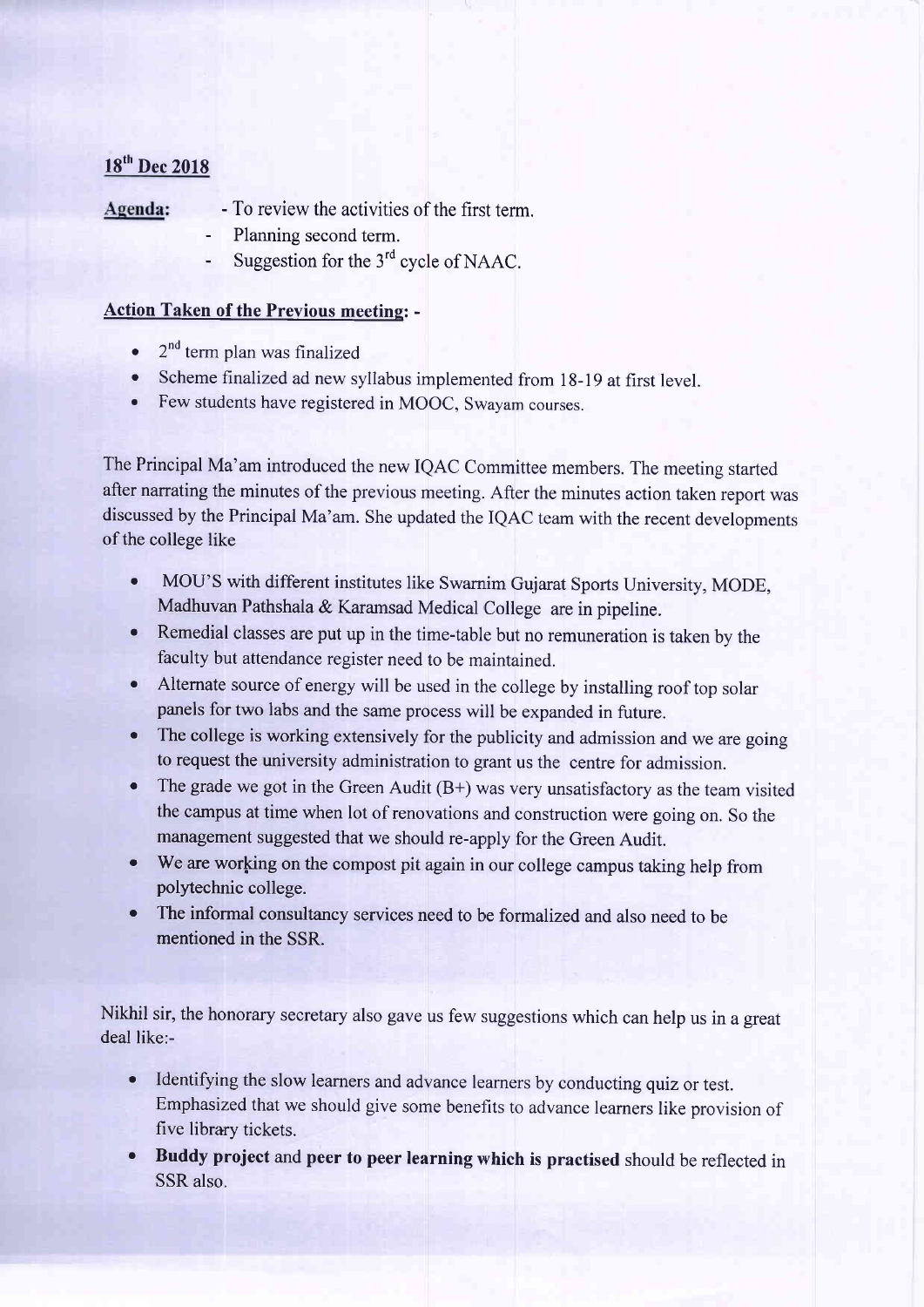- Incorporate innovative technologies in teaching and faculty by preparing five minutes videos of the subject and uploading it on college website.
- o Ask the alumni to give their one minute feedback on the college which can be uploaded on the website of the college and register the alumni of the college.
- . Workshops like "Team creativity at workplace" and in any case CPE fund shouldn't be left unspent.
- Exclusive workshop for the faculty with respect to research (approx. 15 days) during vacation so that research proposals can be made and applied in various agencies.
- . We should adopt five villages but if not 5 than at least two which can project the community work done by the college.
- o We should utilize the innovative technologies and also work on social media like Facebook, Instagram, twitter etc. for the publicity of our college.

Mr. Sunil Adesara one of the stakeholder insisted that we should prepare documentaries which are more interactive including job prospects, facilities and courses. The video should be uploaded on the college website. .

Dhaval bhai from VNC of suggested a workshop on Household Herbal remedies and an exhibition on medicinal plants.

It was decided that we need to do a presentation on various criterion comparing it with previous cycle on  $22<sup>nd</sup>$  Feb in front of the management.

Meeting was very interactive and ended with thank you gesture.

 $B_0$ li  $\mathbb{R}$  philips  $\mathbb{R}$  v. v. NAGAR-388120

IQAC Co-ordinator S.M. Patel College of Homescience V. V. Nagar-388120

**PRINCIPAL S. M. PATEL COLLEGE OF HOME SCIENCE**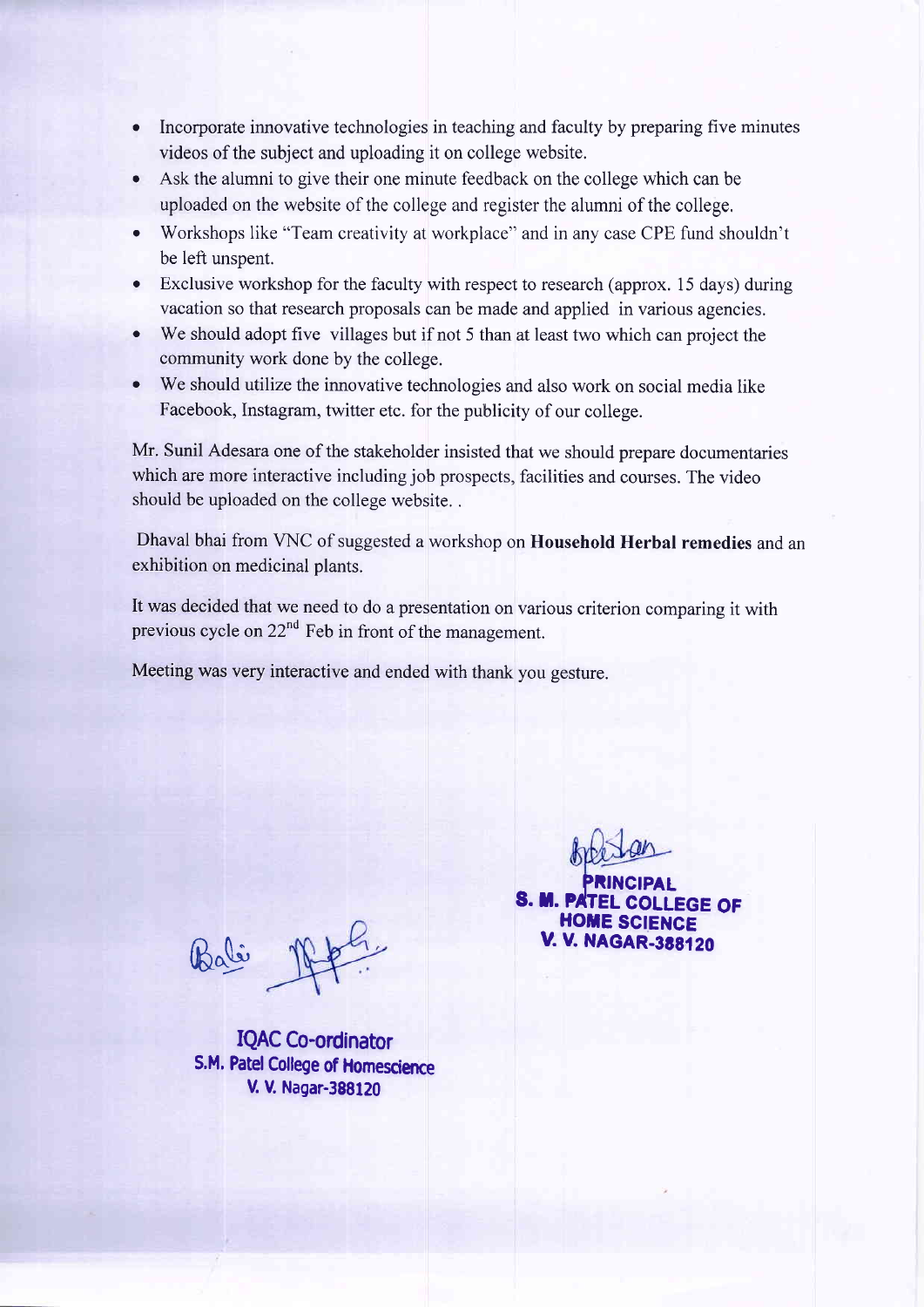## $1<sup>st</sup>$  Feb, 2019

Agenda: - Planning to check documents of various NAAC criterions.

#### Action taken of previous meeting: -

MOU'S with MODE and Madhuvan were finalized.

- Teaching modules and videos are prepared.
- **All the** departments have together prepared presentations for the publicity of the college.

The meeting was held for checking the documents of the seven criteria's of NAAC and the schedule fixed after discussion with faculty was.

| 12/02/2019 | $criterion - II$ |
|------------|------------------|
| 13/02/2019 | criterion - IV   |
| 14/02/2019 | $criterion - V$  |
| 15/02/2019 | criterion - VI   |
| 16/02/2019 | criterion - VII  |
| 17/02/2019 | criterion - III  |
| 18/02/2019 | $criterion - I$  |
|            |                  |

Bali 1949

**IQAC Co-ordinator** S.M. Patel College of Homescience V. V. Nagar-388120

CIPAL S. M. PATEL COLLEGE OF **HOME SCIENCE V. V. NAGAR-388120**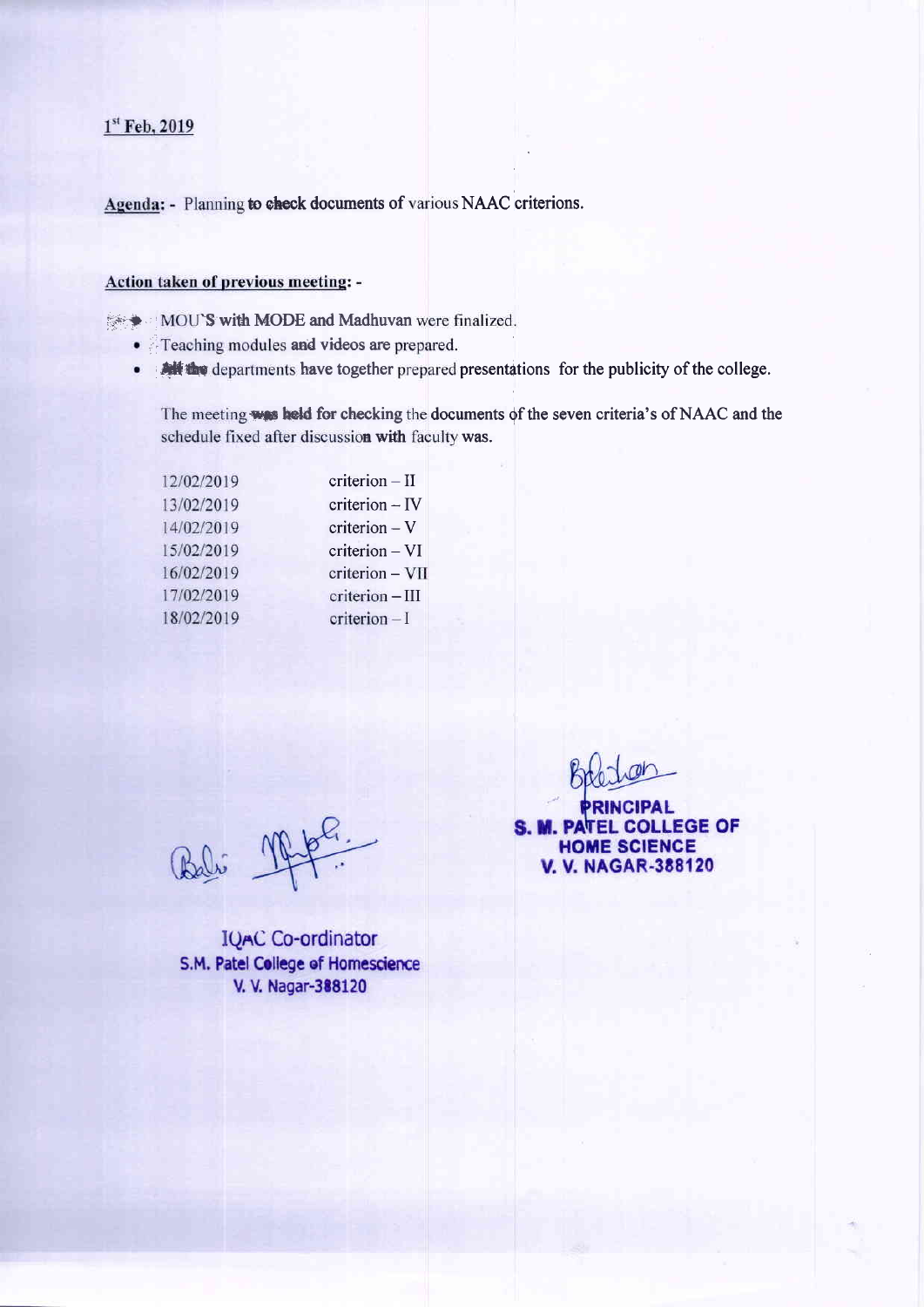#### 15<sup>th</sup> March, 2019

Agenda: - Presentation of post accreditation initiative

#### Action Taken of the Previous meeting:

Documents of the criteria's were checked and verified, missing documents need to be procured.

The meeting started with a welcome note from IQAC coordinators followed by their presentation criterion wise, based on the up gradations done after the second cycle of NAAC. The presentation was well appreciated by the management . The following suggestions were given by the management :-

#### Criterion I :

- Documents are required for the basis on which the syllabus was revised/feedback of stakeholder on curricular.
- In earn while you learn scheme we need to have objectives  $\&$  mechanism for implementing the same.
- Categorize the MOU's as per the activities.
- Best practices of each criterion in the end.

#### Criterion II :

- Mechanism for identifying slow and advanced learners.
- Documentation of activities done beyond prescribed syllabus.

#### Criterion III :

- Record of using SICART facilities.
- Put proposal of new research projects

## Criterion IV :

- Maintain stock register and service book.
- Do impact assessment of electricity bill after replacing LED lights.

## Criterion V :

- Document of scholarship, Training for scope exam and self-defence.
- Instead of extra coaching write additional academic support.
- Go for digital alumni association.

## Criterion VI :

Why reframe vision / mission ( justification ).

## Criterion VII :

- Prepare booklet for herbal garden as best practice.
- Do MOU with sister institution ( pharmacy college).
- Under student induction program acquaint them/ orient them about the vidyanagar campus.

The meeting ended which vote of thanks by principal and coordinator.

NGIPAL **S. M. PATEL COLLEGE OF HOME SCIENCE V. V. NAGAR-388120** 

IQAC Co-ordinator<br>S.M. Patel College of Homescience<br>V. V. Nagar-388120